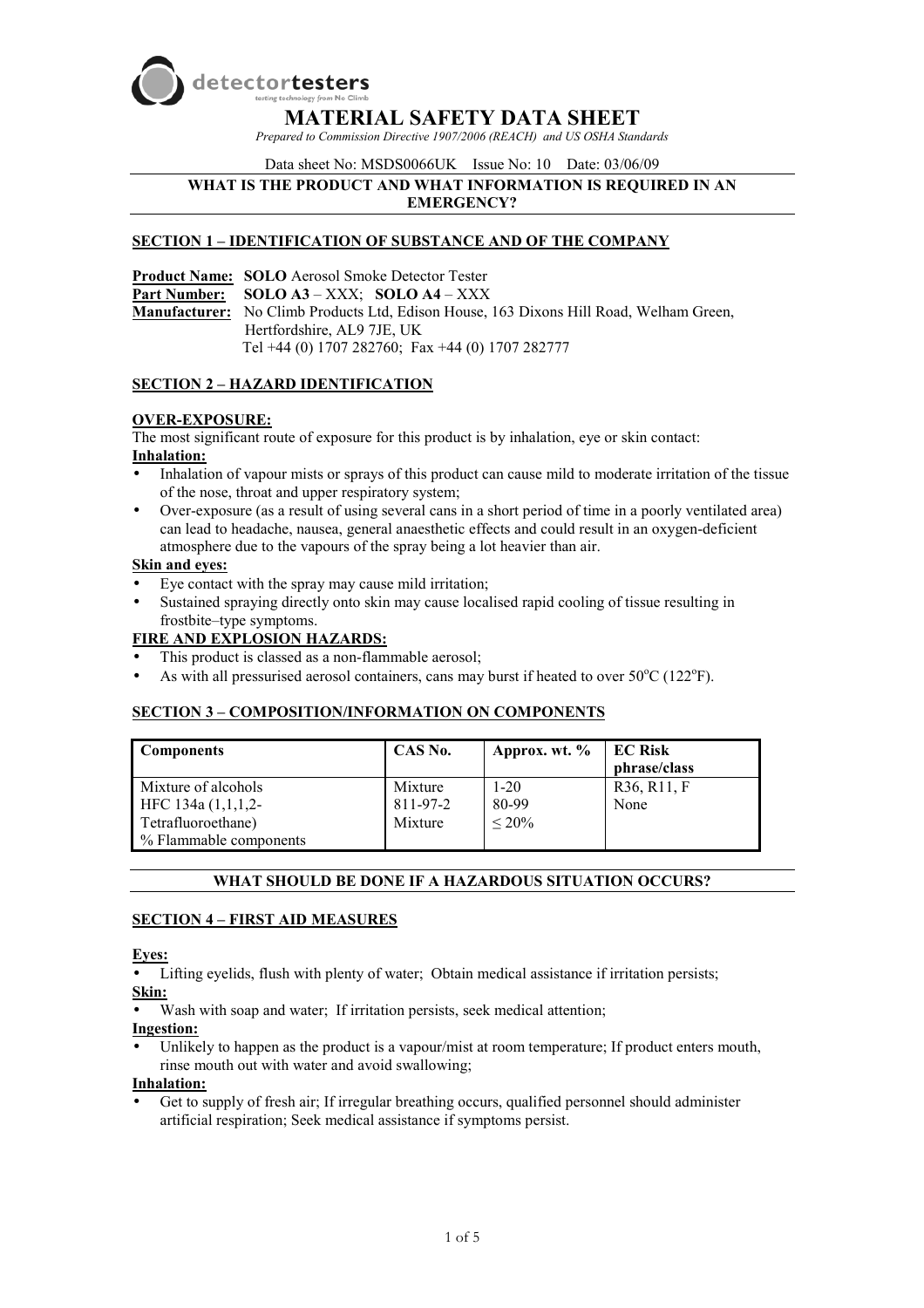## **SECTION 5 – FIRE FIGHTING MEASURES**

### **Unusual Fire and Explosion hazards:**

Under the normal conditions of use and when subjected to various flame/explosion tests defined by the relevant EC Directives and US DOT criteria, this product does not readily support combustion and is as such, classed non-flammable. However, it does contain a maximum of 20% flammable substances. Consequently, the product may present a slight flammability hazard if the canisters are involved in a fire or the flammable components fractionate (through a leak), producing compositions that are flammable.

# **Extinguishing Media:**

For large fires, use alcohol resistant foam,  $CO<sub>2</sub>$  or dry chemical powder;

## **Unsuitable Extinguishing Agent:**

Water with full jets;

### **Special Fire Fighting Procedures:**

- Use water sprays to keep containers that are near a fire cool and vapours down;
- Move cans way from fire area if it can be done without risk to personnel;
- Fire fighters must wear self-contained breathing apparatus to guard against being overwhelmed by the products of combustion.

### **Special exposure hazards:**

None.

# **SECTION 6 – ACCIDENTAL RELEASE (SPILL AND LEAK) MEASURES:**

#### **Person-related safety precautions:**

With uncontrollable releases (i.e., release from several cans at once), evacuate affected area and ventilate;

# **Environmental Protection**:

Prevent run-offs from entering public watercourses:

## **Measures for cleaning:**

- Ensure adequate ventilation to allow for evaporation of volatile components;
- Eliminate all sources of ignition before spill clean-up begins;
- Monitor area for combustible vapours and the level of oxygen;
- Absorb any remaining liquid components with liquid binding material and place in suitable container.

# **HOW CAN HAZARDOUS SITUATIONS BE PREVENTED FROM OCCURRING?**

## **SECTION 7 – PRECAUTIONS FOR SAFE HANDLING, STORAGE & USE**

## **Safe handling:**

- Good practices include keeping product away from heat, sparks and other ignition sources;
- Contents are under pressure- do not puncture or force open cans even when empty- cans may contain residual liquid or vapours which may be flammable;

#### **Safe Storage:**

- Observe official regulations on storing packaging with pressure containers;
- Store containers in cool, dry locations away from direct sunlight and do not store at temperatures exceeding  $50^{\circ}$ C (122 $^{\circ}$ F) (e.g. passenger or back seat of a car in summer months);
- Do not store together with strong acids or oxidising agents;

## **Safe Use:**

- As with all chemicals, avoid getting this product IN YOU- do not eat and drink whilst handling chemicals;
- Ensure good ventilation/mechanical exhaustion at workplace- if this is not possible, take regular breaks from use;
- Do not deliberately concentrate or inhale vapours;
- Follow label directions carefully; use only with **SOLO** dispenser.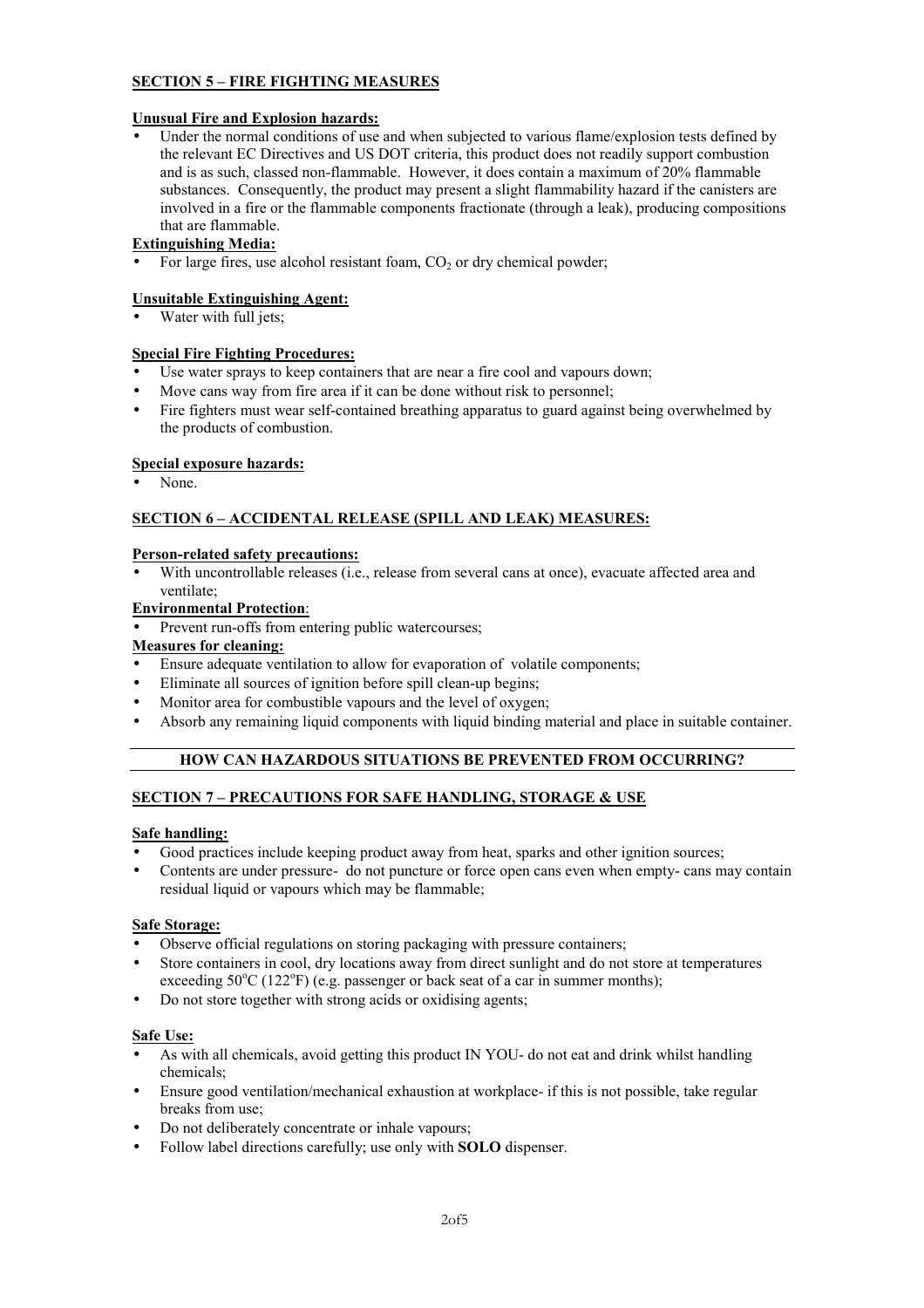# **SECTION 8 – EXPOSURE CONTROLS**

## **Occupational Exposure Limit**

**F HFC 134a (1,1,1, 2- Tetrafluoroethane) 1000ppm / 4240mg / m3 (8hr TWA reference period).** 

### **Respiratory Protection:**

- No protective device is required during normal use of product;
- Mechanical ventilation is recommended where product is used in confined spaces- if this is not possible, take regular breaks in fresh air.

### **Personal Protection:**

• Wear PPE (personal protective equipment) appropriate to the task and the environment.

# **SECTION 9 – PHYSICAL AND CHEMICAL PROPERTIES**

### **Physical & Chemical properties:**

The following information is for 1,1,1,2- Tetrafluoroethane, the main component of this product:

| Vapour density $(air = 1)$                       | 5.26 kg/m <sup>3</sup> (0.328 lb/ft <sup>3</sup> ) |
|--------------------------------------------------|----------------------------------------------------|
| Solubility in water $(25^{\circ}C, 77^{\circ}F)$ | $0.15\%$ wt                                        |
| <b>Melting point</b>                             | $-101^{\circ}$ C (-149.8 $^{\circ}$ F)             |
| Boiling point (760 mm Hg)                        | $-26.5^{\circ}$ C ( $-15.7^{\circ}$ F)             |
| <b>Flash point</b>                               | Non-flammable                                      |
| Vapour pressure $(20^{\circ}C, 68^{\circ}F)$     | $70$ psig                                          |

The information given immediately below is pertinent to the aerosol product as a whole:

| Form:                       | Aerosol (liquid released under pressure);                       |
|-----------------------------|-----------------------------------------------------------------|
| Colour:                     | Colourless, clear;                                              |
| <b>Residue formation:</b>   | Clean, non-greasy, fast evaporating;                            |
| Odour:                      | Faint sweet pleasant odour;                                     |
| <b>Pressure</b>             | @ 20°C (68 °F) ~6 bar (~ 87 psig); @ 50°C (122 °F)~11 bar (~159 |
|                             | psi;                                                            |
| <b>Product Density</b>      | @ 20°C (68 °F)~1.02 g/ml (63.67 lb/ft <sup>3</sup> ):           |
| <b>Flashpoint of liquid</b> | $12^{\circ}$ C (~ 54 $^{\circ}$ F);                             |
| Vapour density $(air = 1)$  | Greater than $1$ ;                                              |
| Solubility in water         | Partly miscible;                                                |
| <b>Aerosol flammability</b> | Not flammable; Not self-igniting.                               |

## **SECTION 10- STABILITY & REACTIVITY**

#### **Stability:**

• Product is stable between 0 and  $40^{\circ}$ C (32 - 104  $^{\circ}$ F) and atmospheric pressures;

### **Conditions to avoid:**

**Extreme heat, direct sunlight;** 

## **Materials to avoid:**

Strong oxidisers, strong acids, bases, alkali metals;

### **Hazardous decomposition products:**

• On ignition, this product will decompose to produce oxides of carbon;

# **WHAT IS THE IMPACT OF THIS PRODUCT ON HEALTH AND THE ENVIRONMENT?**

# **SECTION 11 – <sup>+</sup> TOXICOLOGICAL INFORMATION**

Under normal usage, this product should pose little risks to the health of the user. **PRIMARY IRRITANT EFFECT:**

## **Skin, Eyes and Respiratory system:**

• Irritant effect through absorption and rapid evaporation of liquid.

## **ACUTE TOXICITY:**

- Over-exposure to this product can moderately irritate skin, eyes and mucus membranes;
- Inhalation over-exposure in poorly ventilated environments may cause nausea, headache, vomiting and general loss of co-ordination.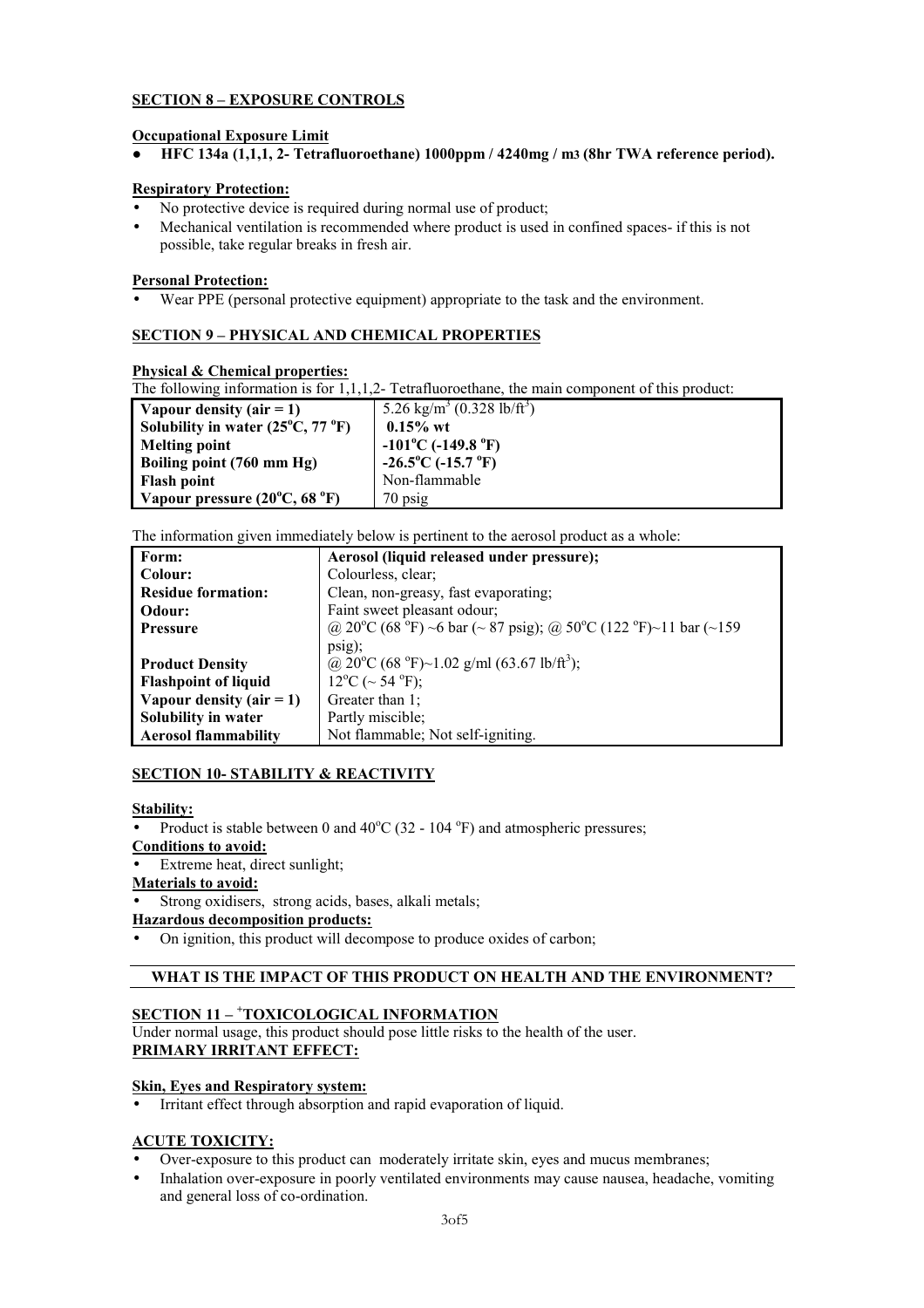# **CHRONIC TOXICITY:**

- Similarly, repeated inhalation over-exposure in poorly ventilated environments may cause some respiratory disorders such as pharyngitis;
- Pre-existing medical conditions in liver, kidney and heart may be aggravated by repeated overexposure.

# **Additional information:**

• 8 hr TWA (time weighted average) OEL (occupational exposure limit)UK for HFC 134a: 1000 ppm

# **SECTION 12 – ECOLOGICAL INFORMATION**

## **Environmental Mobility:**

• Over 90% of the product is volatile and is expected to dissipate rapidly into well ventilated areas; the rest is water soluble and will remain primarily in water;

## **Environmental Degradability:**

- This product biodegrades rapidly once in the environment;
- The propellants do not contain chlorine, are readily degradable in the troposphere and do not deplete the ozone.

### **Eco-toxicity:**

Low acute toxicity to aquatic life is expected. There is no data for long term adverse effects on aquatic life.

## **Other information:**

|                 | GWP 100 yr. time horizon<br>Relative to $CO2=1$ | <b>ODP</b> | Atm. life<br>time | <b>VOC</b>     |
|-----------------|-------------------------------------------------|------------|-------------------|----------------|
| <b>HFC</b> 134a | 300                                             |            |                   | N <sub>0</sub> |

### **SECTION 13 – DISPOSAL CONSIDERATIONS**

### **Waste disposal method:**

- Consult local and national regulations;
- Do not puncture or incinerate containers.

+*The information provided here has been expanded upon from technical literature obtained from suppliers of the product's ingredients.* 

## **WHAT INFORMATION DO I NEED TO KNOW REGARDING THE TRANSPORTATION, CLASSIFICATION, PACKAGING AND LABELLING OF THIS PRODUCT?**

#### **SECTION 14 – TRANSPORT INFORMATION**

#### **Designation of goods/Proper shipping name:**

• Aerosols, non-flammable; Aerosols, non-flammable, (USA); ORM-D when transported in limited quantities (< 30kg or 66lb gross weight). (USA only)

**UN- Number:**

• 1950;

## **Land Transport (ADR/RID):**

- ADR/RID class**:** 2.2 gasses that are compressed, liquefied or dissolved under pressure;
- ADR Item Number/Letter: 5<sup>o</sup>A;

## **Maritime Transport (IMDG)/Land-Sea Interface:**

• IMDG Reference (Issue 2000) Vol.2 page 93, UN1950; Aerosols.

#### **Air Transport (ICAO-TI/IATA):**

• ICAO/IATA class: 2.2.

## **SECTION 15- REGULATORY INFORMATION**

#### **Designation according to EC Guidelines**

This product has been classified and labelled in accordance with relevant EC Directives and national laws including the HSE Approved Supply List (L142) and the UK's CHIP (as currently amended) Regulations.